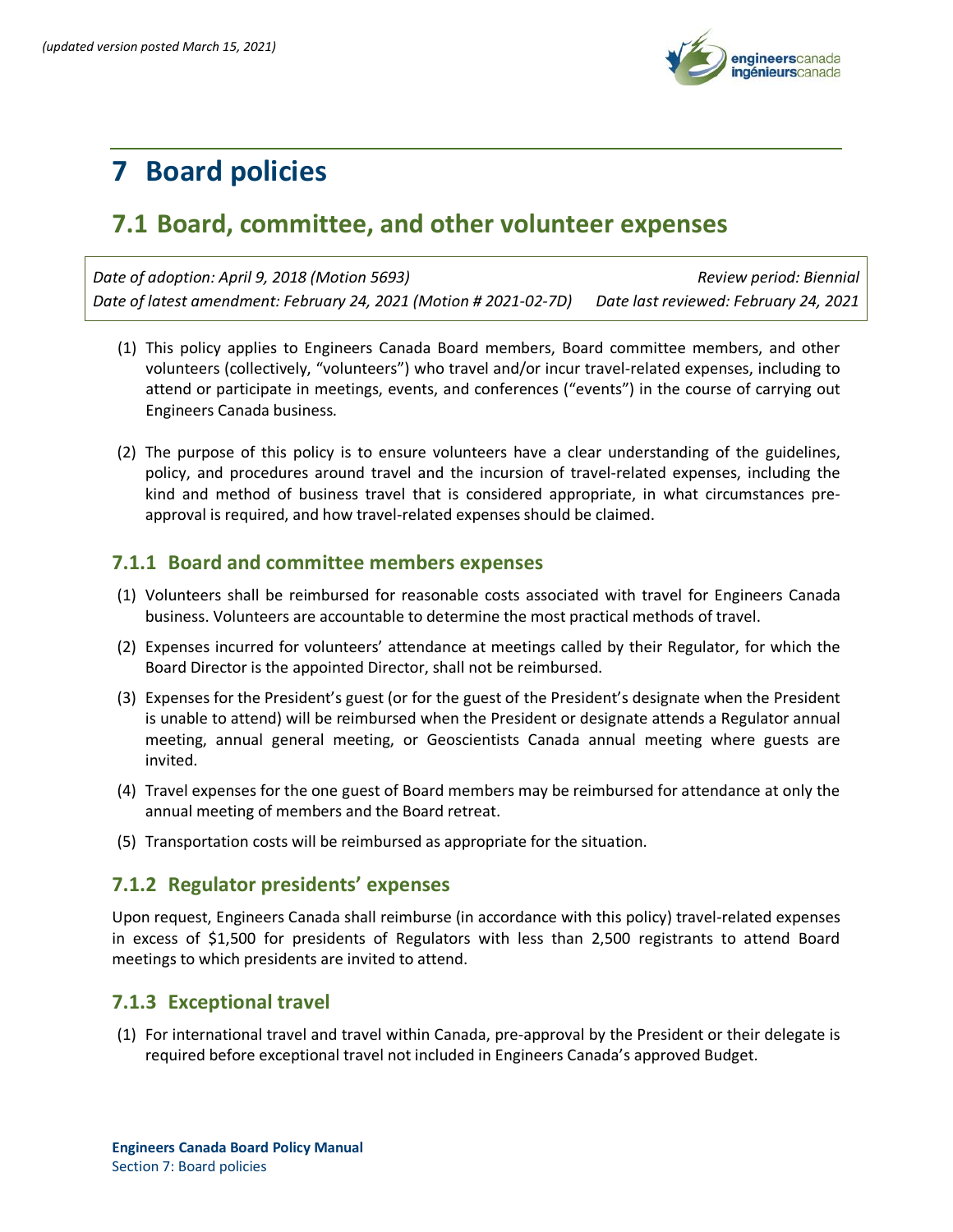

(2) Volunteers shall follow the standards set out in section 7.1.4, and are individually responsible for complying with this policy and are expected to exercise good business judgment when determining travel plans.

### **7.1.4 Acceptable travel-related expenses**

#### *A. Airfare*

- (1) Tickets should be purchased as early as possible to take advantage of the lowest fares, following the call of the event.
- (2) Lowest economy class airfare that allows for one piece of checked luggage should be used where available and practical. Engineers Canada's Corporate Rewards program should be used where practical.
- (3) When flying time is six (6) hours or more for any single leg of the trip, purchasing lowest-cost business class fare is permitted.
- (4) Checked and carry-on baggage fees and trip-cancellation insurance are eligible for reimbursement.
- *B. Rail*
- (1) Tickets should be purchased as early as possible to take advantage of the lowest fares.
- (2) The standard for rail travel is business class.
- *C. Buses, taxis, and ride-share*
- (1) Reasonable bus, taxi, or ride-share fares shall be reimbursed.
- (2) Limousine service is discouraged unless it is more economical than taxi fare.
- *D. Rental vehicles*
- (1) Volunteers may travel by rental vehicle when it is more cost-effective or efficient than air, train, taxis, or personal vehicles (e.g. short trips, or where sharing makes renting a vehicle more attractive), including where:
	- a) Taxi/limousine service is not available or cost effective;
	- b) Location of the event is not easily accessible from a major airport; and,
	- c) Large quantities or materials are being delivered to an event location by the volunteer.
- (2) Volunteers who travel by rental vehicle shall be reimbursed for collision insurance and gasoline. The approved car rental category is mid-size, although free upgrades are permitted. When necessary, larger vehicles or vehicles with special requirements may be rented to transport excess baggage OR large items such as displays, or to accommodate medical reasons.
- (3) If, due to personal preference, a traveller opts to rent a vehicle instead of using other means of transport, the maximum amount payable will be the equivalent of taxi fare to and from the airport to location of the event.

#### *E. Personal vehicles*

(1) Personal vehicles may be used when overall economy is ensured.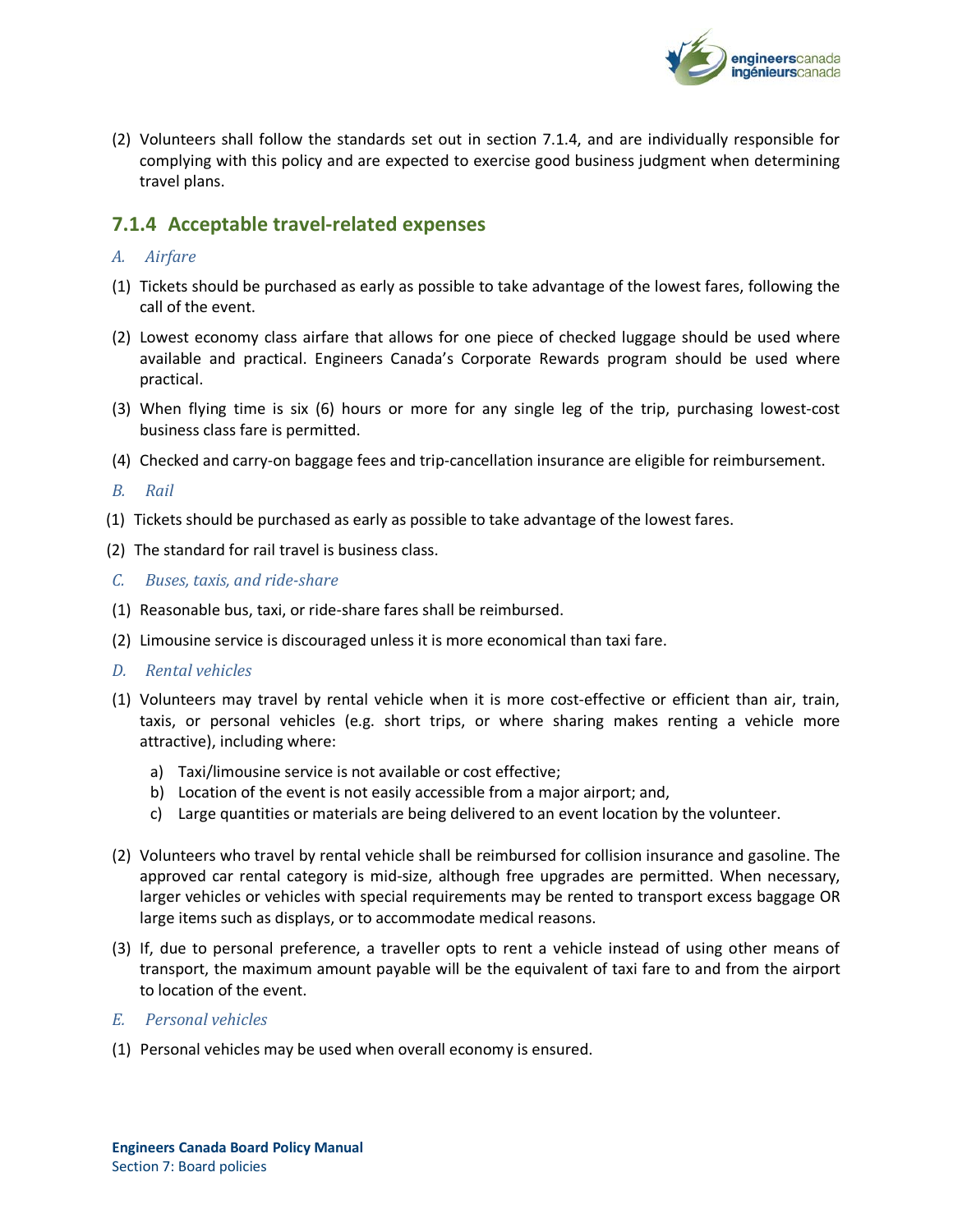

- (2) Volunteers who travel by personal vehicle may claim the Canadian Revenue Agency (CRA) [automobile allowance rates](https://www.canada.ca/en/revenue-agency/services/tax/businesses/topics/payroll/benefits-allowances/automobile/automobile-motor-vehicle-allowances/automobile-allowance-rates.html) in effect at the time of travel, or the equivalent of the total travel costs of economy airfare, whichever is less.
- (3) Engineers Canada is not responsible or liable for any costs or damages incurred above and beyond the rate per kilometer reimbursement. It is the responsibility of the individual volunteer to ensure adequate insurance coverage for business use of personal vehicles.

#### *F. Parking, tolls, and tickets*

- (1) Reasonable parking and toll expenses will be reimbursed.
- (2) Traffic and parking violations incurred while travelling on Engineers Canada business are not eligible for reimbursement.
- *G. Accommodations*
- (1) Engineers Canada will pay for accommodations directly or reimburse accommodation for costs reasonable for the situation.
- (2) Where events are arranged by Engineers Canada, group rates shall be secured and travellers advised accordingly. Original hotel invoices should be submitted with expense claims.
- (3) If the traveller makes arrangements to reside in accommodation other than in a hotel, reasonable expenses will be reimbursed provided the overall expenses do not exceed the cost of hotel accommodation as secured through Engineers Canada group rates, if applicable.
- (4) When private accommodation is provided to a volunteer without charge, a gift of appreciation other than cash to the host may be provided. The maximum value of such gift is \$50.

#### *H. Meals*

- (1) Volunteers may, during business travel, incur the costs of meals. Meal costs will be reimbursed on receipts. The current [Canadian Government guidelines](https://www.njc-cnm.gc.ca/directive/d10/v238/s659/en#s659-tc-tm) on expenses provide a reference point for reasonable expenses.
- (2) Additional costs may be reimbursed on reasonable circumstances.
- (3) If a meal is included in the cost of an event, transportation or accommodation or is already being provided by Engineers Canada (e.g. if breakfast is provided as part of a conference), the volunteer will not be reimbursed for additional expenses.
- (4) Receipts for all meals must be attached to the expense claim form.

#### *I. Spousal or partner travel*

Expenses for partners or guests of volunteers will not normally be reimbursed, unless as stipulated in 7.1.1(4), above.

#### *J. Childcare expenses*

Reasonable additional expenses for childcare services are reimbursed when such services are specifically required by persons travelling on Engineers Canada business. The maximum amount payable to any traveller in a calendar year shall be limited to \$1,500.